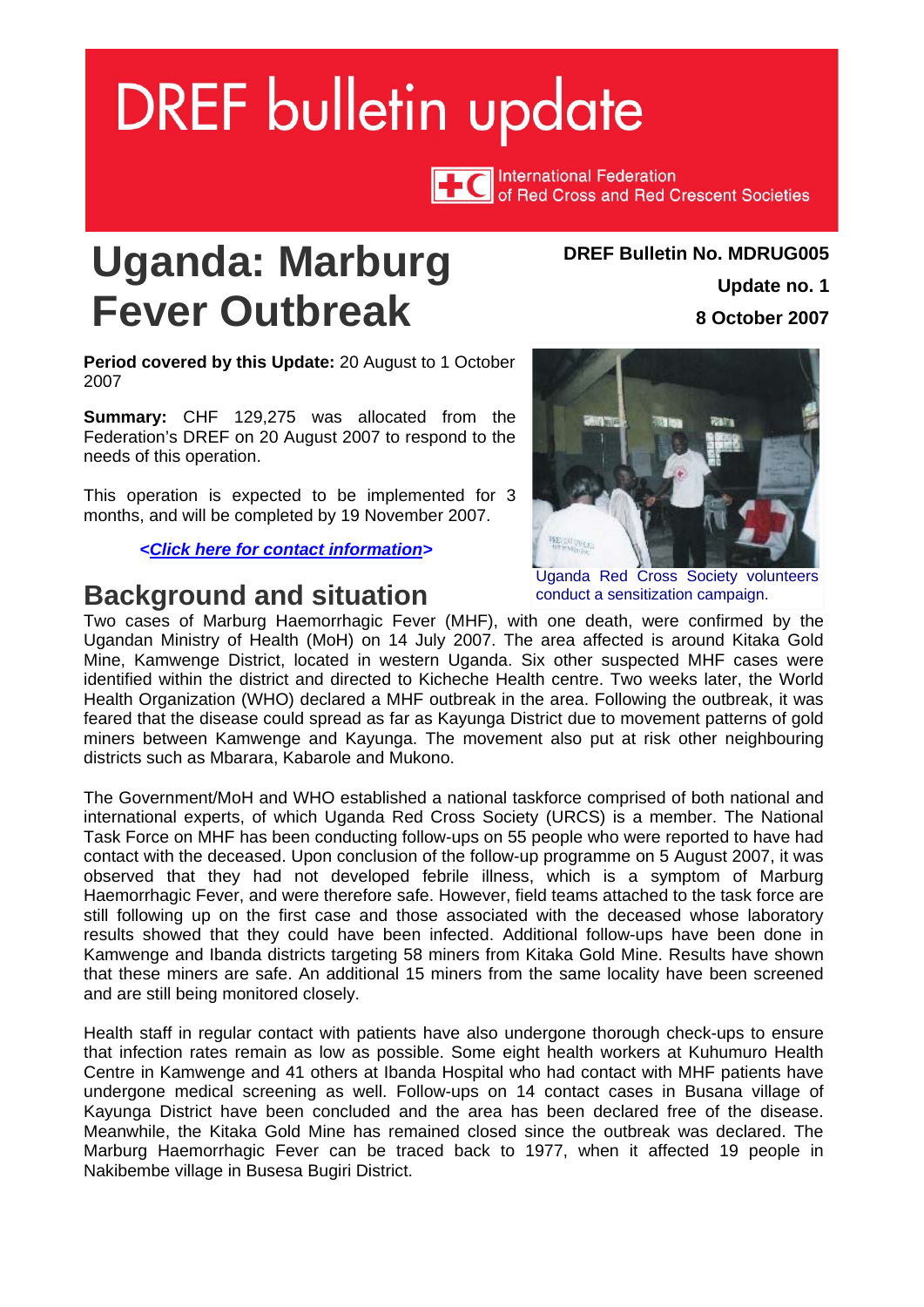# **Red Cross and Red Crescent action**

The Uganda Red Cross Society (URCS) has started implementing its plan of action following the allocation of CHF 129,275 from the International Federation's Disaster Relief Emergency Fund (DREF). In addition, the National Society actively participates in national task force meetings set up to control the epidemic. Through its branches within the affected areas, URCS is closely following up on contact cases with national and district task force teams.

#### **Objectives, progress and impact and challenges**

**Goal: To prevent the spread of Marburg haemorrhagic fever in Uganda.** 

**Objective: To mitigate the spread of Marburg haemorrhagic fever among 1,320,000 most vulnerable people in Kabarole, Kampala, Kamwenge, Kayunga/Mukono and Mbarara districts for 3 months.** 

**Specific Objective 1: To train URCS volunteers in basic management of Marburg haemorrhagic fever.** 

#### **Achievements**

**Expected result:** Basic knowledge about Marburg haemorrhagic fever among the Red Cross volunteers has increased.

Between 6 August and 14 September 2007, a total of 450 URCS volunteers were trained in basic management of MHF. Nine Red Cross branches and one sub-branch were selected to provide the training. As shown in table 1 below, each branch has trained an average of 50 volunteers on signs and symptoms, prevention methods and effects of the disease. The training has improved the willingness of local health authorities to work closely with the URCS for the remaining duration of the operation.

| <b>District/Branch</b>         | 3-day training    |                           | <b>Overall benefits</b>                                                                                                                                                                                                                             |  |
|--------------------------------|-------------------|---------------------------|-----------------------------------------------------------------------------------------------------------------------------------------------------------------------------------------------------------------------------------------------------|--|
|                                | <b>Volunteers</b> | <b>Training</b><br>period |                                                                                                                                                                                                                                                     |  |
| Kamwenge                       | 50                | $7$ to $9$<br>September   | Training compensated for limited<br>$\bullet$<br>resources at the disposal of district<br>health authorities.                                                                                                                                       |  |
| <b>Kabarole</b>                | 50                | 10 to 12<br>September     | Trained volunteers registered for<br>$\bullet$<br>URCS membership, increasing their<br>commitment to use skills in<br>achieving Red Cross objectives.<br>Team work between district health<br>$\bullet$<br>assistants and the URCS has<br>improved. |  |
| Mbarara (Ibanda<br>Sub-Branch) | 50                | 8 to 10<br>September      | Local authorities have pledged to<br>$\bullet$<br>support office construction in<br>Ibanda to improve close monitoring<br>in the area.                                                                                                              |  |
| <b>Kampala North</b>           | 50                | 12 to 14<br>September     | Improved team-work between<br>$\bullet$<br><b>URCS and Mulago Referral</b><br>Hospital staff.                                                                                                                                                       |  |
| <b>Kampala East</b>            | 50                | 5 to 7<br>September       | Affected communities and local<br>$\bullet$<br>leaders have demonstrated<br>cooperation and a positive attitude<br>towards learning.                                                                                                                |  |

#### **Table 1: Training of volunteers in ten branches from 6 August to 14 September, 2007**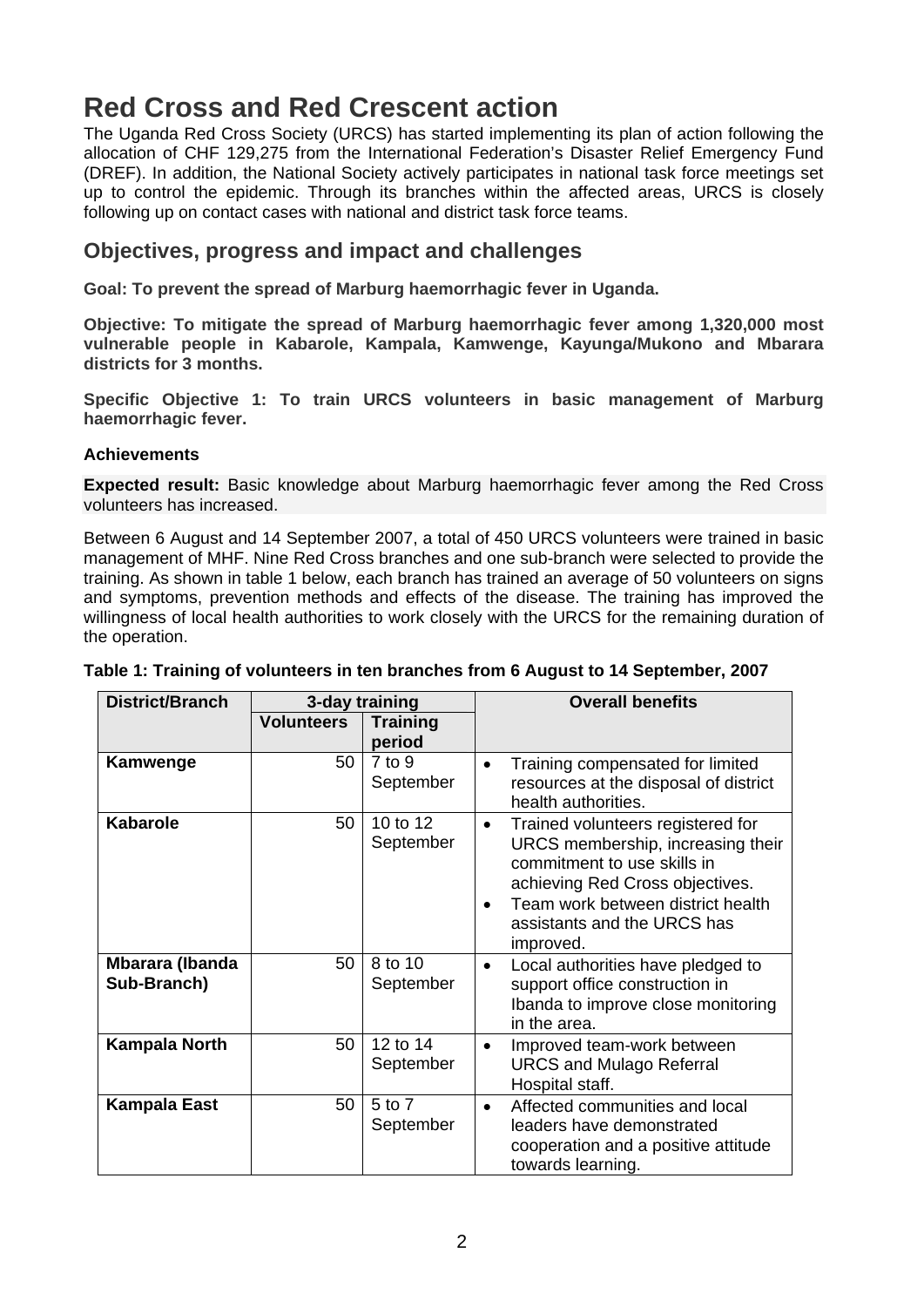| <b>Kampala Central</b> | 50 | 12 to 14<br>September | As a result of effective training,<br>$\bullet$<br>communities have been sensitized<br>on the disease and are on high<br>alert. |
|------------------------|----|-----------------------|---------------------------------------------------------------------------------------------------------------------------------|
| <b>Kampala South</b>   | 50 | $6$ to $8$<br>August  | Positive response from<br>$\bullet$<br>communities following the<br>sensitization programme.                                    |
| <b>Kampala West</b>    | 50 | 10 to 12<br>September | Affected communities have been<br>$\bullet$<br>cooperative showing that training<br>and sensitization have been<br>effective.   |
| Kayungo                | 25 | 11 to 13<br>September | Affected communities have been<br>$\bullet$<br>sensitized on the epidemic.                                                      |
| <b>Mukono</b>          | 25 | 6 to 8<br>September   | Communities responded positively<br>$\bullet$<br>to sensitization due to proper<br>training on information<br>dissemination.    |

**Specific Objective 2: To equip URCS volunteers with IEC material on preventive measures against Marburg haemorrhagic fever for community awareness and sensitization.** 

#### **Achievements:**

**Expected result:** Marburg haemorrhagic fever cases in the community/household level are identified and referred to the nearest health facilities within the shortest time possible.

The URCS has been conducting intensified social mobilization and sensitization in Kabarole, Kampala (North, East, South, West and Central), Kamwenge, Kayunga, Mukono and Mbarara districts. The URCS volunteers met with members of the public in market places, churches, schools, police camps, parishes, zones and town councils. To strengthen dissemination of prevention messages, door-to-door sensitization has been going on alongside distribution of IEC materials (brochures and posters). So far, 15 per cent of the targeted population has been covered through distribution of information, education and communication (IEC) materials and sensitization.

| <b>Districts</b>    | <b>Localities</b>                                                                                                      | <b>Households</b> | <b>Populations</b> |
|---------------------|------------------------------------------------------------------------------------------------------------------------|-------------------|--------------------|
| Kamwenge            | Ntara, Kamwenge town council,<br>Mahyoro, Kicheche, Kahungye                                                           | 10,876            | 54,380             |
| Kabarole            | Kasenda, Busoro, Rwimi, Fort<br>Portal, Rutete                                                                         | 3,791             | 18,995             |
| Mbarara<br>(Ibanda) | Katoma 1, Kagongo, Kasharara,<br>Nyakarere, Ibanda town council,<br>Nyarukubwa A and B, Katoma 1<br>and 2, Ibanda Cell | 2,960             | 14,800             |
| Sub-total           |                                                                                                                        | 17,627            | 88,175             |
| Kampala East        | Zones-Dungu, Kanisa, Kulambiro,<br>Katumba, Kandolo, Kasana, Tuba                                                      | 4,183             | 20,915             |
|                     | Trading centres-Kisasi, Ntinda,<br>Nakawa                                                                              |                   | 20,766             |
|                     | Action Plan for Children centre                                                                                        |                   | 386                |
|                     | <b>Bweyogerere</b>                                                                                                     | 106               | 530                |
|                     | East High School (students)                                                                                            |                   | 550                |
|                     | <b>Naguru Housing Estate</b>                                                                                           | 680               | 3,400              |
|                     | Barracks-Naguru/Ntinda<br>Police                                                                                       |                   | 95                 |

#### **Table 2: Communities reached with IEC materials and sensitization**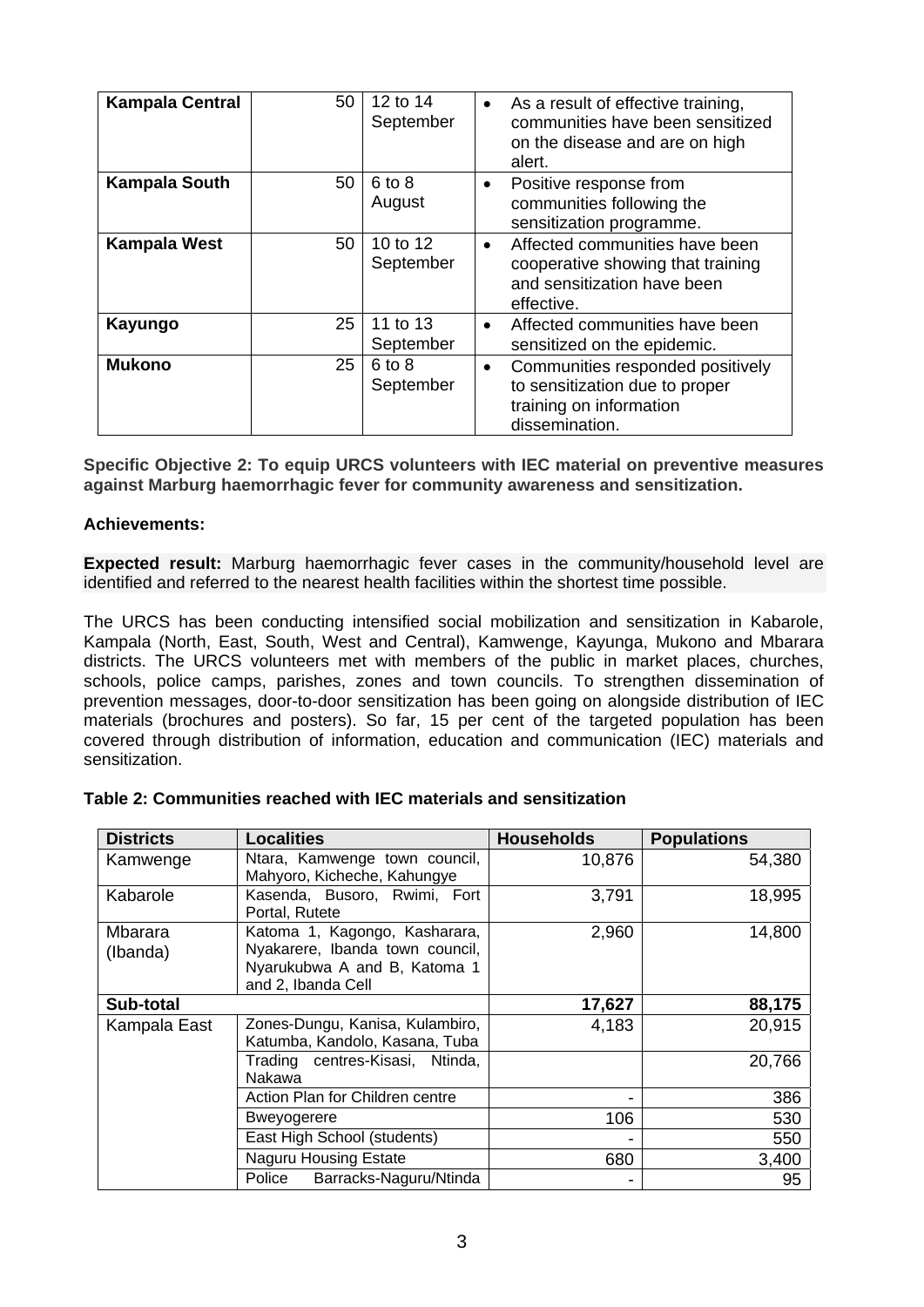|                    | (officers)                                                 |                |                |
|--------------------|------------------------------------------------------------|----------------|----------------|
|                    | Kyambogo University (students)                             |                | 8,176          |
|                    | Parishes - Banda, Kireka, Bukoto<br>1, Nabisunsa           | 3,869          | 19,345         |
| Kampala North      | Kikuubo Zone                                               | 105            | 525            |
|                    | centres-Kanyanya,<br>Trading                               |                | 2,014          |
|                    | Kikaya B, Mperegwe, Kalerwe                                |                |                |
|                    | market                                                     |                |                |
|                    | Churches                                                   |                | 2,221          |
| Kampala            | Kigugube Village                                           | 150            | 750            |
| Central            | Kivulu                                                     | 200            | 1,000          |
|                    | Kakajo 1 and 2                                             | 55             | 275            |
|                    | Wandegeya Police Barracks                                  | 50             | 250            |
|                    | <b>Industrial Area</b>                                     | 50             | 250            |
|                    | Rubaga A                                                   | 70             | 350            |
|                    | Zones: Kasato, Muzana, Kiseka,<br>Kisenyi II, Rubaga Road, | 711            | 3,555          |
|                    | Markets-<br>Kiseka,<br>Owino,<br>Nakasero                  | 315            | 2,040          |
| Kampala South      | <b>Katwe Parish</b>                                        | 216            | 1,080          |
|                    | Kisugu and Gaba Parishes                                   | 800            | 4,000          |
|                    | Kibuye 1                                                   | 310            | 1,550          |
|                    | Kabalagala Parish (5 mosques)                              |                | 3,500          |
|                    | 3 churches                                                 | $\overline{a}$ | 1,400          |
|                    | <b>Katwe II</b>                                            | 200            | 1,000          |
| Kampala West       | Zones-<br>$\overline{\mathsf{N}}$ siika,<br>Kayanja,       | 389            | 1,945          |
|                    | Masanyalaze,<br>Kimbumbiro,                                |                |                |
|                    | Kigaga, Nalukolongo, Kawaala,                              |                |                |
|                    | Kasubi, Kiwunya, Ndeeba                                    |                |                |
| Sub-total          | Kayunga Town Council                                       | 12,459<br>230  | 101,868        |
| Kayunga            | Kayunga- East, Central, North,                             | 494            | 1,150<br>2,470 |
|                    | West                                                       |                |                |
|                    | Parishes-Ntenjeru,<br>Ntente,<br>Kisaaba, Kisaavu          | 888            | 4,440          |
| Mukono             | Town councils-Mukono, Kawolo                               | 254            | 1,270          |
|                    | Wards<br>Gulu,<br>$\mathbf{r}$<br>Ntaawo,                  | 220            | 1,100          |
|                    | Namumira, Nsube                                            |                |                |
| Sub-total          |                                                            | 2,086          | 10,430         |
| <b>Grand Total</b> |                                                            | 32,172         | 200,473        |

As from 6 August, four Red Cross volunteers trained in safety measures and proper handling of suspected cases of Marburg Haemorrhagic Fever were deployed at the Kampala isolation unit managed by the Kampala North branch of the URCS. In addition, URCS is providing ambulance services at the isolation unit to enhance rapid case referral and treatment. Ten people were picked by the ambulance from Wobulence, Bombo, Lugazi and Mutukula, Masaka localities of Kampala North district between 1 and 26 September 2007. So far, the ambulance service has been able to transfer 36 suspected cases to the isolation unit and has remained on standby to offer additional support.

Note: The URCS has observed that relatives of the deceased have experienced discomfort due to stigmatization from neighbours. The National Society is monitoring the situation, in addition to reducing stigma through door-to-door sensitization.

Through a local FM station, the URCS conducted a one-hour radio talk show on Marburg Haemorrhagic Fever, its signs and symptoms and prevention measures. The talk show was aired in English and a local language to enhance a wider reach.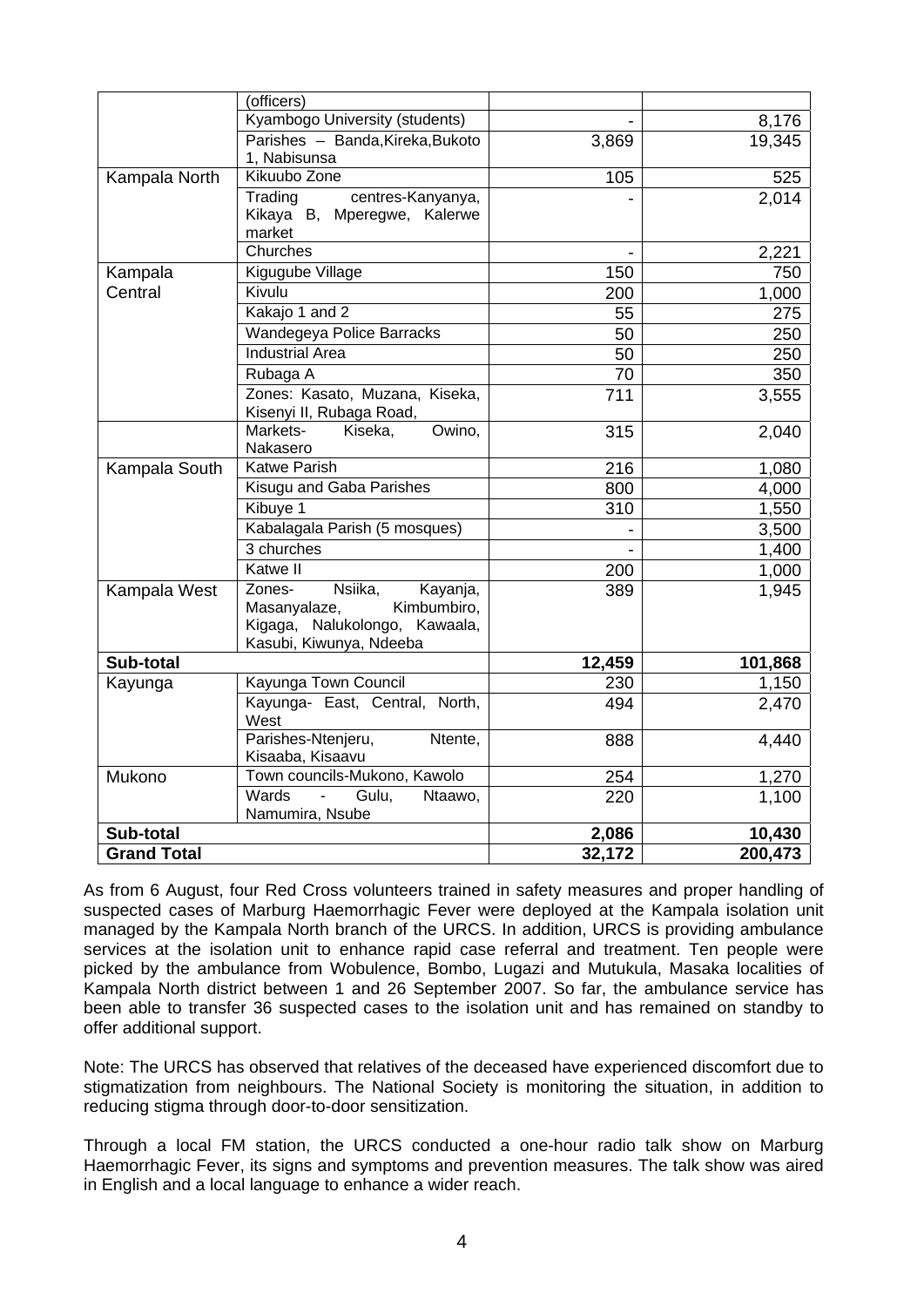**Specific Objective 3: To undertake a detailed assessment of the situation in the affected areas.** 

**Expected result:** Long-term prevention measures are established for potential future outbreaks.

Findings of the situation assessment will be included in the next update.

## **Coordination and partnerships**

Humanitarian agencies involved in controlling the spread of the Marburg Haemorhhagic Fever include the United Nations Children's Fund (UNICEF), Médecins Sans Frontières (MSF) and the Malaria Consortium. These agencies have also been supportive to the taskforce teams.

| <b>Humanitarian Agency</b>        | <b>Interventions</b>                                                                                                                          |
|-----------------------------------|-----------------------------------------------------------------------------------------------------------------------------------------------|
| Médecins Sans Frontières<br>(MSF) | • Providing tents and personal protective<br>equipment to Ibanda and Kampala isolation<br>units.<br>Actively involved in task force meetings. |
| Malaria Consortium                | Provided training of trainers.<br>Supporting standardization<br>of<br>case<br>$\bullet$                                                       |
|                                   | definitions/communication.                                                                                                                    |
| United Nations Children's         | Supporting local leadership at district level.<br>$\bullet$                                                                                   |
| Fund (UNICEF)                     | Conducting social mobilization.<br>٠                                                                                                          |

**Table 3: Support from humanitarian agencies** 

The Ugandan government is working closely with the World Health Organization (WHO) through the MoH. With the aim of achieving a higher impact, the MoH is coordinating interventions at national level while WHO is focusing on international coordination. Two WHO media specialists are in Ibanda and Kamwenge to document response to the outbreak. The MoH is coordinating the national task force meetings and following up on contact cases. The national task force has in turn facilitated the establishment of four sub-committees to address case management, epidemiology/ laboratory, social mobilization and logistics respectively.

A training session to facilitate surveillance and data management, targeting hospital staff in Ibanda and Kamwenge districts was conducted by MoH on 23 and 24 August respectively. In addition, the action teams were provided with surveillance tools such as case definitions, case reporting forms, contact tracing sheets and follow-up forms to enhance information management.

The MoH has trained 18 staff of Mulago Referral Hospital in patient isolation, transportation and proper burial of dead bodies. In addition, the MoH has established isolation units which are on stand-by in Kampala, Kamwenge and Kayunga districts and has provided standard IEC materials for printing and distribution during community sensitization by the URCS. The US Centers for Disease Control (CDC) is also involved in the intervention and is working closely with the MoH, focusing on epidemiology and blood sampling with the aim of offering rapid expertise in case of new infections as well as boosting local capacities.

#### **How we work**

*All International Federation assistance seeks to adhere to the [Code of Conduct for the International Red](http://www.ifrc.org/publicat/conduct/)  [Cross and Red Crescent Movement and Non-Governmental Organizations \(NGO's\) in Disaster Relief](http://www.ifrc.org/publicat/conduct/) and is committed to the [Humanitarian Charter and Minimum Standards in Disaster Response](http://www.sphereproject.org/) (Sphere) in delivering assistance to the most vulnerable.* 

*For support to or for further information concerning Federation programmes or operations in this or other countries, or for a full description of the national society profile, please access the Federation's website at [http://www.ifrc.org](http://www.ifrc.org/)*